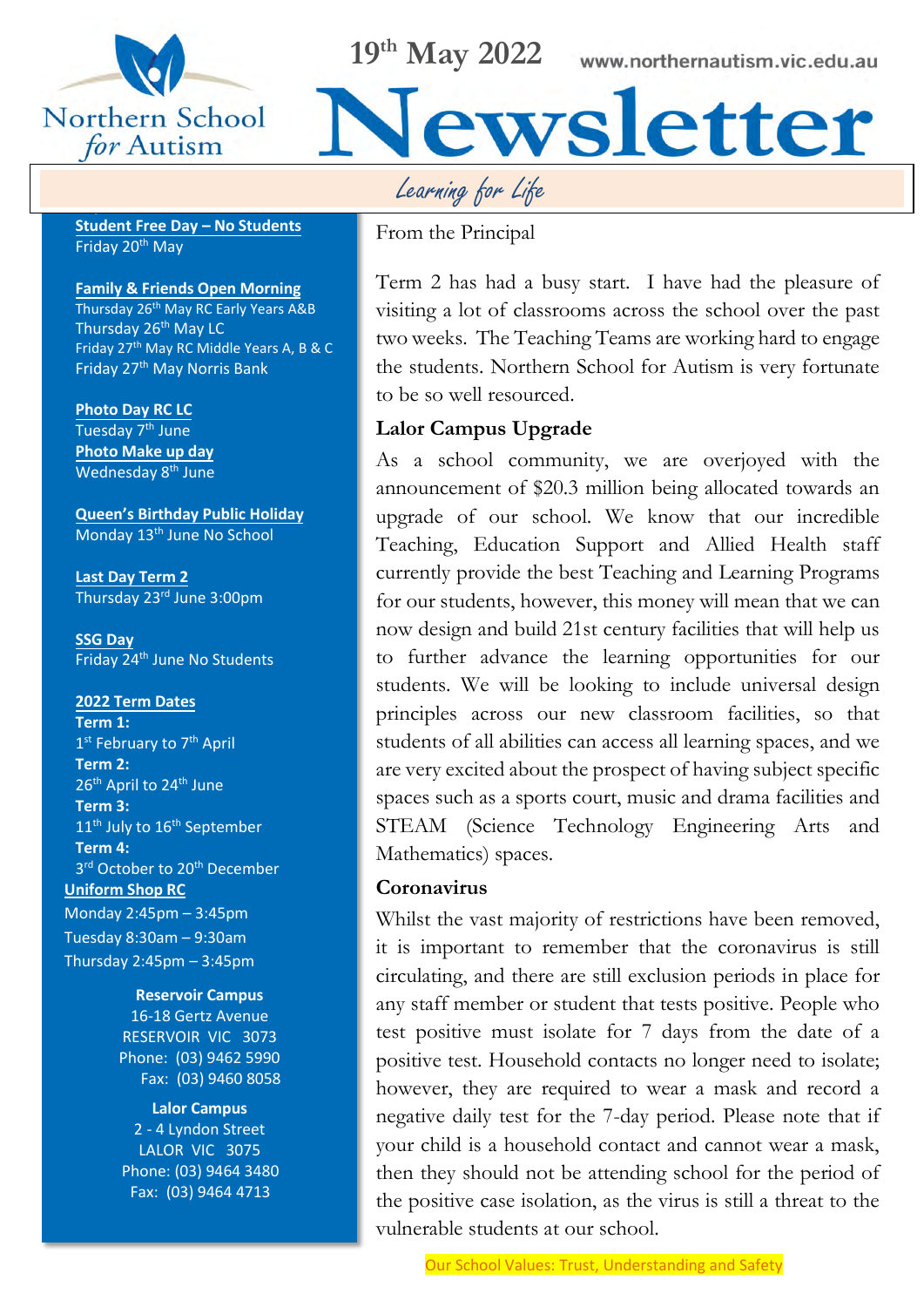# **Northern School for Autism Newsletter**

#### **Enrolment for 2023**

Enrolments for 2023 are filling up fast. Please email me if you have a child at home who you are thinking will need to be enrolled at Northern School for Autism in 2023.

#### **Attendance**

It is vital that every student attend school as much as possible. Every Day Counts. Sometimes, we lose sight of the number of days that our children do not come to school and without realising it, these days quickly add up. The impact of missed learning time can be significant; a student absent for an average of 20 days per year for 13 years, will miss out on 52 weeks of learning over the course of their school life. This term we will again be focusing on student attendance and working with families to break down any barriers that may be impacting our students attending school on a regular basis. We do understand that the last 2 years have been very difficult for some of our students to engage back at school and that it has increased anxiety. Please reach out to your child's teacher or your relevant Principal Class Officer if you need support in improving your child's attendance. The Leadership Team will be monitoring student attendance data, and who work with those students who have been identified as being severely chronically absent or chronically absent attendees regularly, will be in touch with you in the coming weeks if your child is at risk of chronic absences.

## **Pamela Mathieson Principal**



Koalas and humans are the only animals with unique footprints.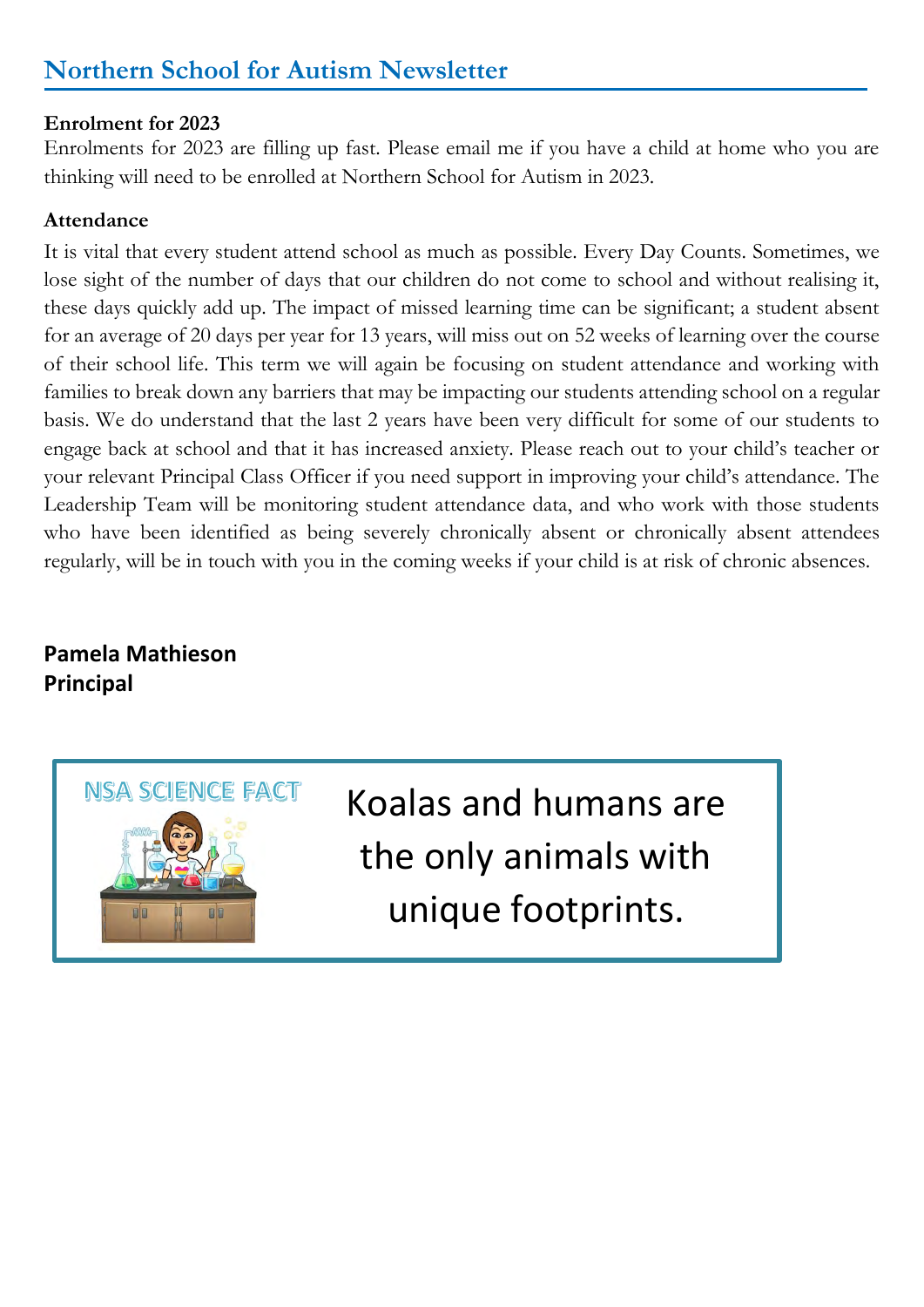# Room 6

The students in Room 6 are enjoying their time at school. They know the routines of the classroom and are enjoying our classroom activities. The students are enjoying using other areas of the school such as the Art room, the gyms and the STEAM building. They particularly like the VR room and the roller coaster ride.

We have been reading a variety of books in both English and Maths such as 'Brown bear, brown bear', 'The giants ice cream' and 'I went walking'. The students have enjoyed the activities we have done based around these stories in particular making their own 'Brown bear, brown bear' books.

This term we have been doing gymnastics and the students have loved trying a variety of activities and equipment.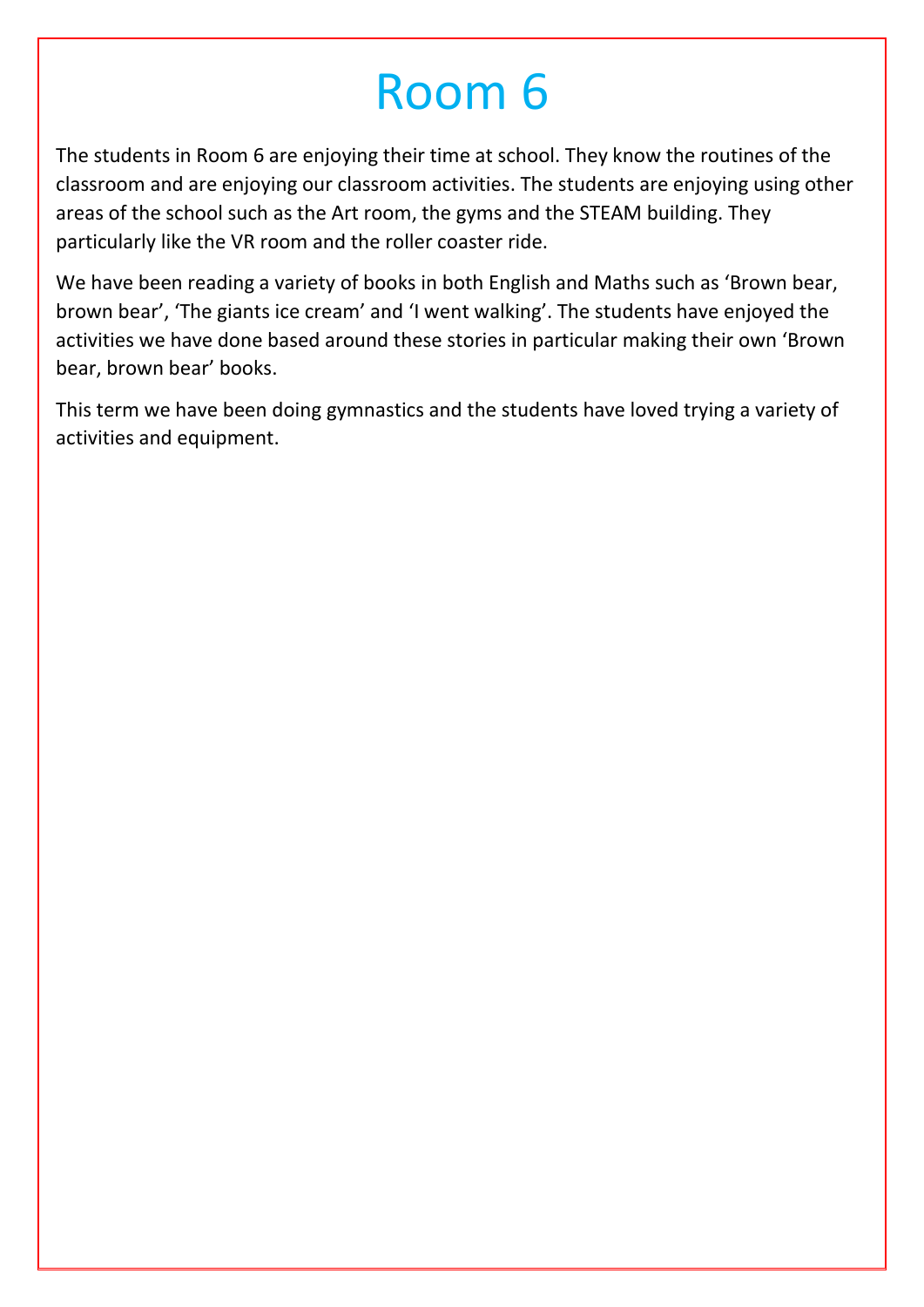# Room 24

Room 24 have had a busy and fun-filled start to the year! We love our weekly swimming lessons, excursions to Bounce, sessions in the STEAM building and our music sessions,

We are practising our gross motor skills in the Middle Years' Gym, conducting science experiments and experiencing the 'chemical science' incursion and making delicious sausage rolls in our cooking sessions in the kitchen.

We are making great progress in our maths and English skills and our leadership and group work skills. We can't wait to see what we will do next!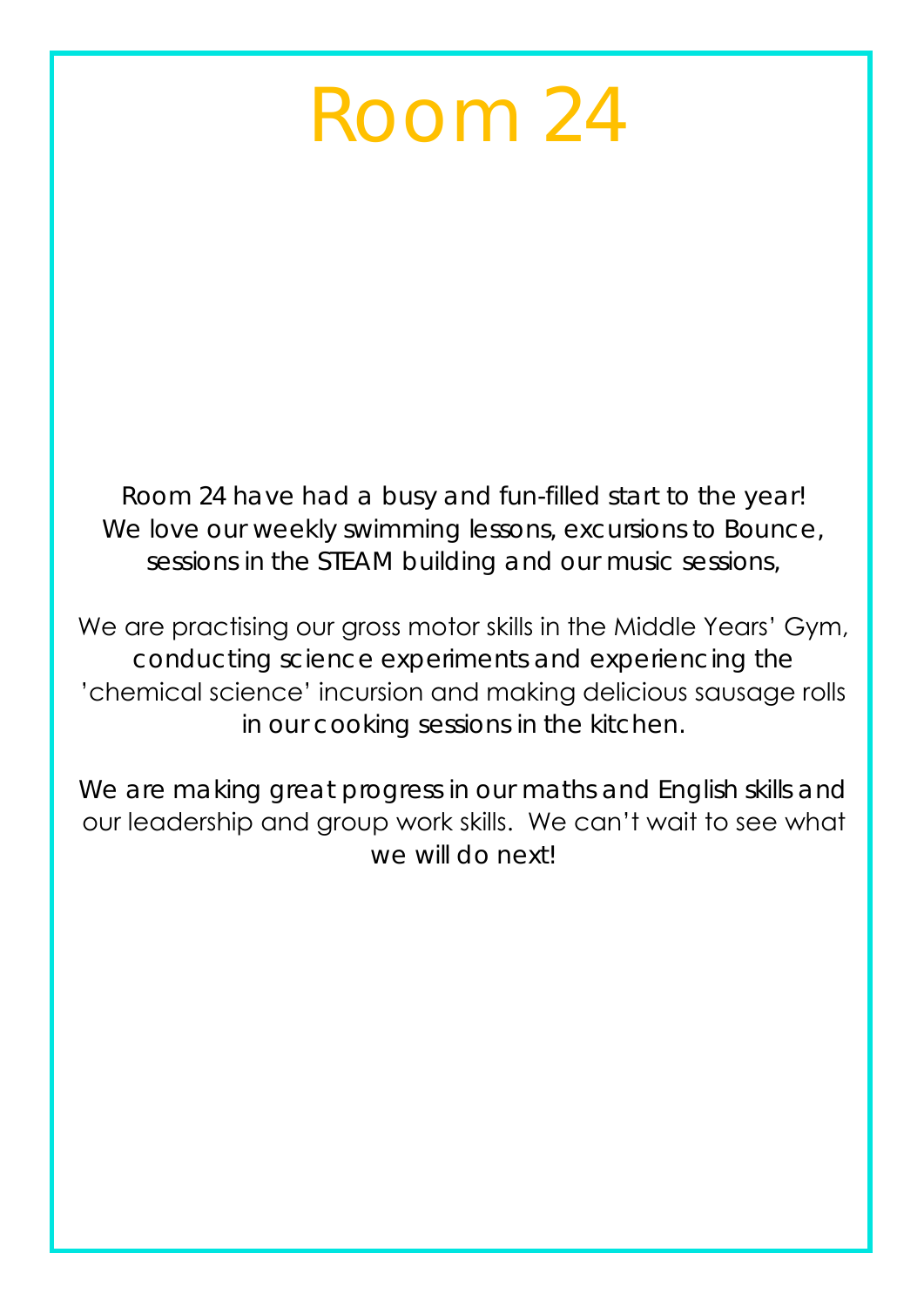

Great start to the term for students in LC4! LC4 students have been actively engaging and enjoy running the '*Coffee Morning*' program. The program is aimed to develop good customer service skills, food preparation, personal hygiene, kitchen safety, money handling and the ability to work as a part of the team. The students have shown great progress as they greet staff and take coffee and tea orders. We look forward to continuing the program with the intention to hosting 'Coffee Mornings' for families and friends.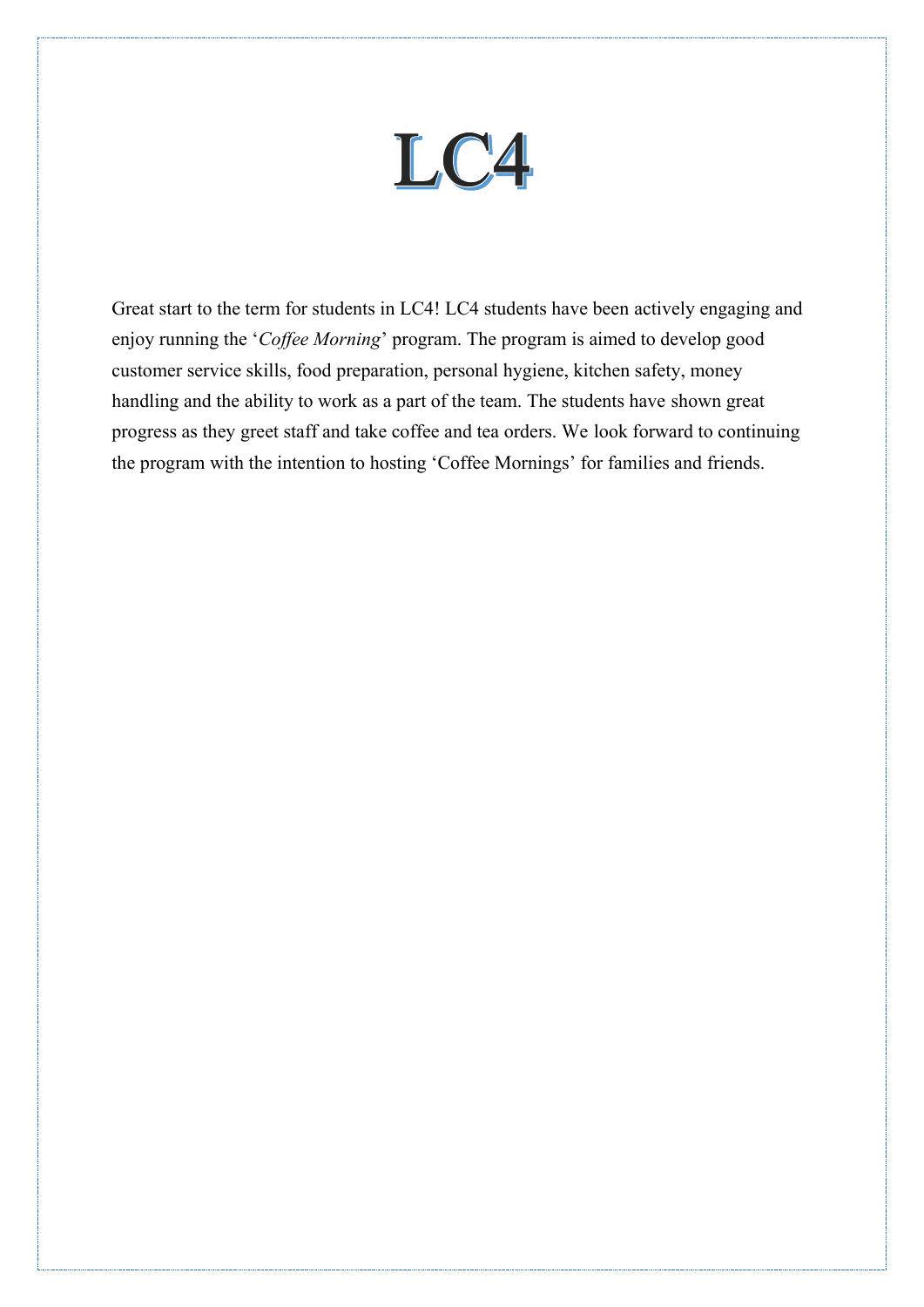Hello, my name is Monica, and I am one of the four learning specialists at Northern School for Autism. Our roles are different, but we all have a similar aim of supporting teachers to create structured and individualized programs for the students at NSA.

As a classroom teacher, I have the privilege of working in Room 26 and we have been enjoying the new portables at the Reservoir campus. As a learning specialist, I had the opportunity to help kickstart the tutoring program for the year. The students have been settling well into the program, where they have been working on ELSB with Cathy. It is always heartwarming to see them enjoy their time with Moe the Frog. I have also been mentoring teachers and modelling sessions. This gives me the opportunity to work with different students across the school.

We have had a great start to the year here at NSA and I look forward to more great things to come.